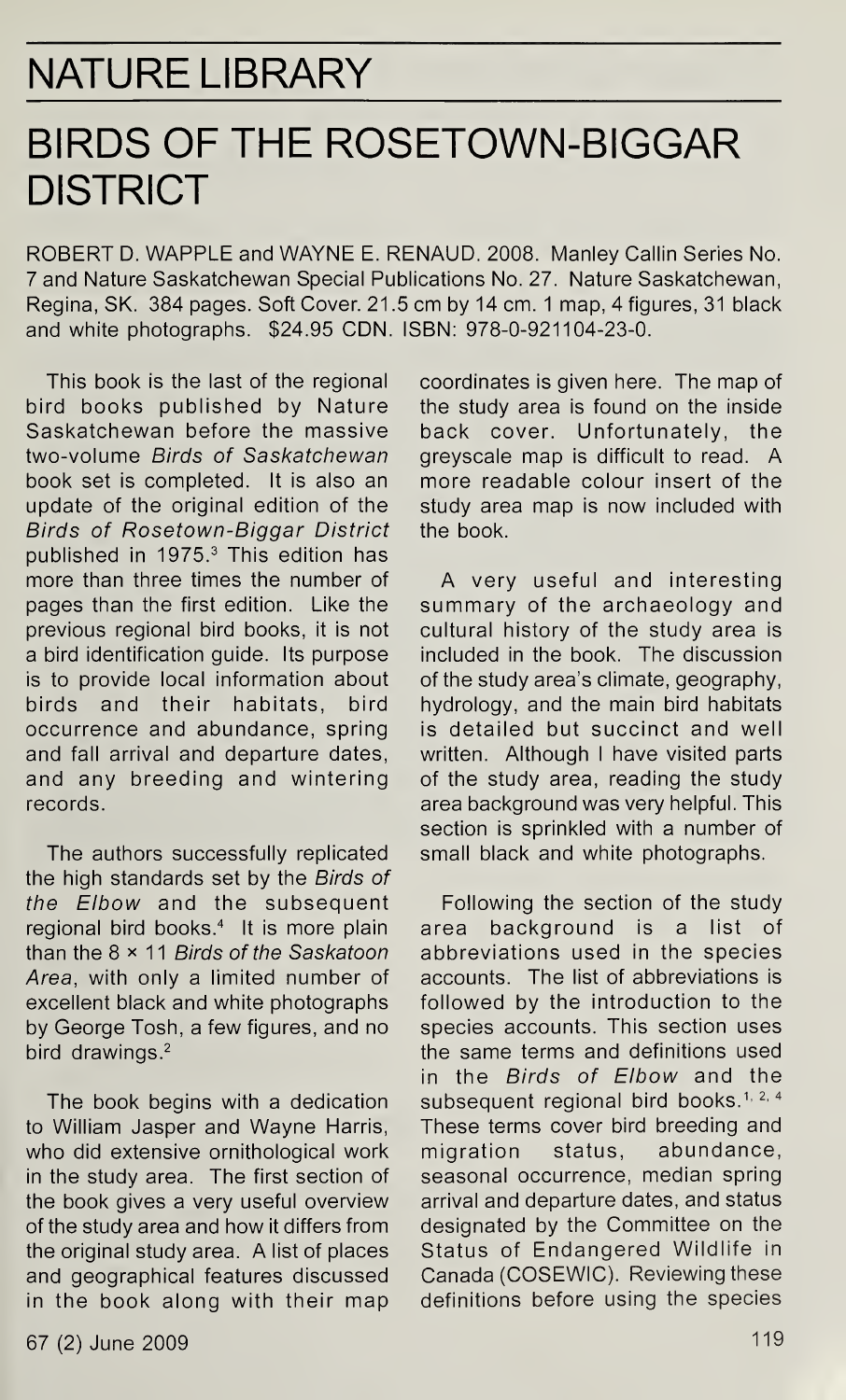accounts for the first time is highly recommended. This section also has a brief summary on Breeding Bird Surveys, Christmas Bird Counts, Owl Surveys, and banding conducted in the study area. Species-specific banding information is included when available in the individual species accounts.

Over 80% of the book is dedicated to the 282 species accounts. These species accounts vary in size and format based on the amount of information available and the status of the species. There are introductory sections to waterfowl, shorebirds, and warblers. These sections were useful overviews of the species groupings. Other bird groupings such as raptors and sparrows should have had introductory sections as well.

The species accounts are clearly written and the information is errorfree. These accounts briefly discuss any interesting behaviour observed by local bird watchers, first records of the species in the study area, and locations and habitats used by the species. Any breeding, wintering, and banding records, occurrence records, and extreme and median arrival and departure dates are also included. These accounts are similar in style to those found in Birds of the Elbow and Birds of the Saskatoon Area.<sup>2,4</sup> I prefer full sentences over the heavy reliance on abbreviations and short sentences used in species accounts as found in the Birds of Yorkton-Duck Mountain.1 A few photos are included throughout the species accounts, but more photos or bird drawings would have made this book more attractive.

Two appendices and an extensive and useful bibliography of over 150 references are provided. The first appendix is a list of non-avian species mentioned in the book, and the second appendix is a list of bird kills at SaskTel communication towers near Stranraer in August 1989. An Index or a detailed Table of Contents would have been useful in finding information more quickly and more easily.

This book clearly exceeds its goal in providing a useful and concise updated written record of the birds of the Rosetown-Biggar District. <sup>I</sup> highly recommend this book anyone interested in the Rosetown-Biggar District and its birds.

1. HOUSTON, C.S. and W. ANAKA. 2003. Birds of Yorkton and Duck Mountain. Manley Callin Series No. 6 and Nature Saskatchewan Special Publication No. 24. Nature Saskatchewan, Regina, SK.

2. LEIGHTON, A., J. HAY, C.S. HOUSTON and S. SHADICK. 2002. Birds of the Saskatoon Area. Manley Callin Series No. 5 and Nature Saskatchewan Special Publication No. 23. Nature Saskatchewan, Regina, SK.

3. RENAUD, W.E. and D.H. RENAUD. 1975. Birds of the Rosetown-Biggar District. Nature Saskatchewan Special Publication No. 9. Nature Saskatchewan, Regina, SK.

4. ROY, J.F. 1996. Birds of the Elbow. Manley Callin Series No. 3 and Nature Saskatchewan Special Publication No. 21. Nature Saskatchewan, Regina, SK.

Reviewed by Rob Warnock, E-mail: <warnockr@accesscomm.ca>



## CALL FOR SUBMISSIONS

Nature is replete with strange and wondrous plants and critters. We'd love to see YOUR photos and hear your stories. Please submit any potential photos, articles, notes, letters, or any interesting observations to the editors at <kjoss@sasktel.net>.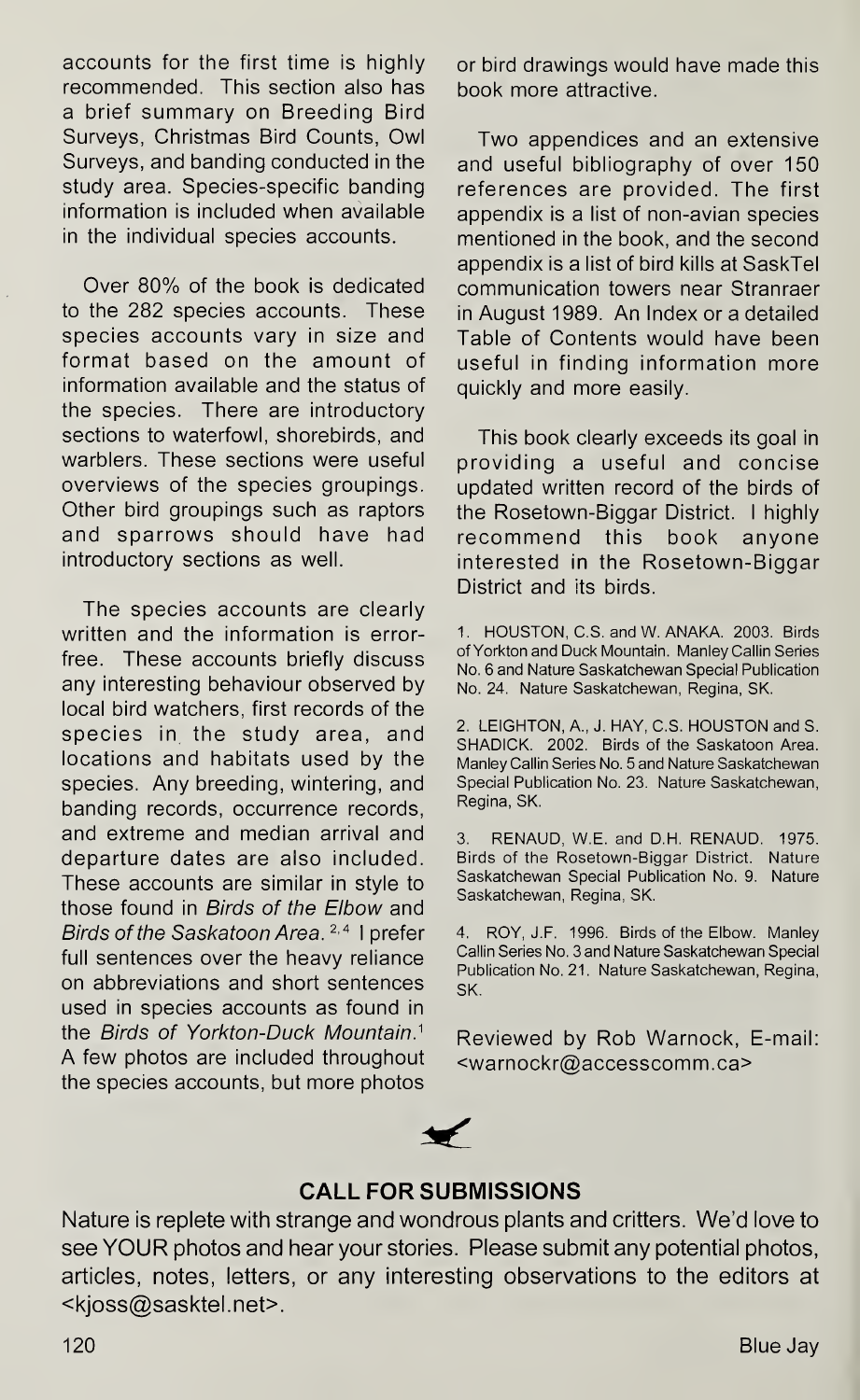## GRASS, SKY, SONG: PROMISE AND PERIL IN THE WORLD OF GRASSLAND BIRDS

TREVOR HERRIOT. 2009. Harper Collins Publishers Ltd., Toronto. ON. Hardcover. 288 pages. 14.6 x 21.2 x 1.5 cm. 17 black and white drawings. ISBN - 10: 1554680387. \$32.95 CDN



Western Meadowlark singing in Grasslands National Park, SK. Vicky Kjoss & Chris Somers

Grass, Sky, Song is a book that eloquently reveals the spirit of the grassland world, and the uniqueness of its birds. The author, Trevor Herriot, draws on over 20 years of experience as an observer of nature to draw the reader to both the beauty of grassland landscapes and wildlife, and threats to their existence.

The author speaks clearly from the heart, which greatly enhances the book. He openly shares his passion, fears, and hopes for the prairie and its birds. Personal stories and observations make the book riveting. Particular highlights include his personal 'discovery' of grassland birds and the 2005 retracing (with Stuart Houston) of John Macoun's expedition across southern Saskatchewan in the late 1800s. At times, Herriot makes you laugh with a funny anecdote and other times makes you very sad with facts and observations about grassland bird decline and the alarming increased incidence of cancer in prairie people,